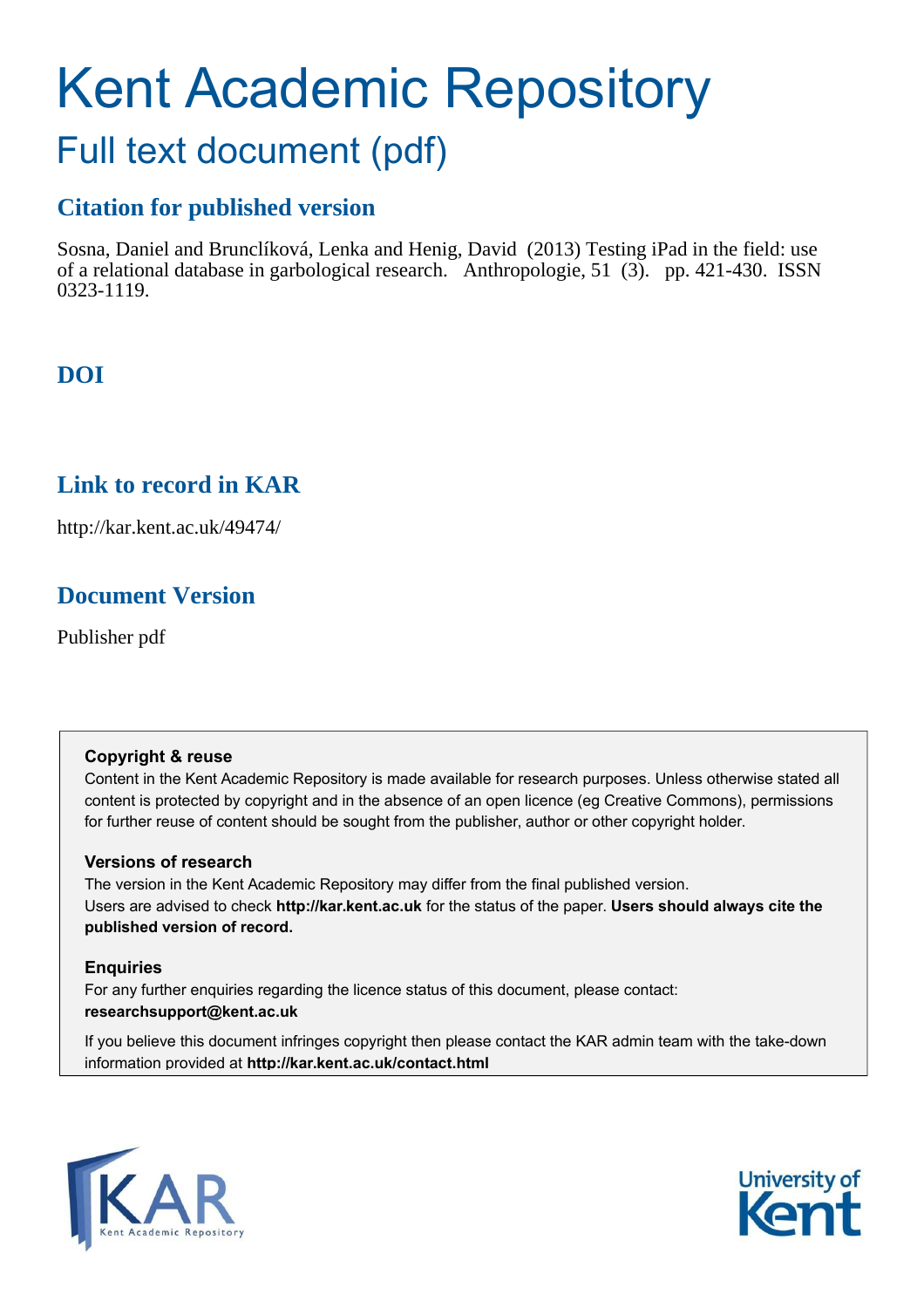

DANIEL SOSNA, LENKA BRUNCLÍKOVÁ, DAVID HENIG

# **TESTING IPAD IN THE FIELD: USE OF A RELATIONAL DATABASE IN GARBOLOGICAL RESEARCH**

*ABSTRACT: Recording thousands of entries during field research poses a challenge to any field researcher. Contemporary handheld computers offer affordable solutions, which can resolve this challenge. In this paper, we test the iPad tablet computer and FileMaker Go database to conduct garbological research carried out in West Bohemia (Czech Republic). Garbological research based on the collection of data about human waste requires not only efficient tools for recording a vast number of individual garbage items on the spot but also integration of multiple analytical levels in a database. Our research was aimed at household waste to illuminate consumption patterns and mobility of humans and things in contemporary Central European settings. The iPad was used to collect textual and visual data and integrate these in a relational database. We describe our methodology and experience with this kind of technology. The iPad and FileMaker Go proved to be well suited to challenging field conditions in the landfill, data collection was efficient and reliable, the database was flexible because its basic features could be modified in the field, and one could even examine preliminary trends in the data using charts in FileMaker Go. The proposed hardware and software is less efficient for the collection of precise spatial data, preparation of accurate drawings, and for projects in remote areas without good access to an electrical grid.*

*KEY WORDS: Data collection – Digitization – Garbology – Handheld computer – Rubbish – Tablet computer*

### **INTRODUCTION**

Handheld computers have expanded into a multitude of spheres in the contemporary world. One encounters their users in buses, at cafés, airports, or increasingly among social and natural scientists. There have been a number of debates on the advantages and disadvantages of handheld computers in educational and academic settings (Kho *et al.* 2006, Kim *et al.* 2009, Ward, Tatsukawa 2003). Less attention, however, has been paid to the new range of possibilities for field research. Field research in anthropology represents a domain that can benefit greatly from the application of handheld computers, and in particular when combined with

Received 1 December 2013; accepted 5 March 2014.

© 2014 Moravian Museum, Anthropos Institute, Brno. All rights reserved.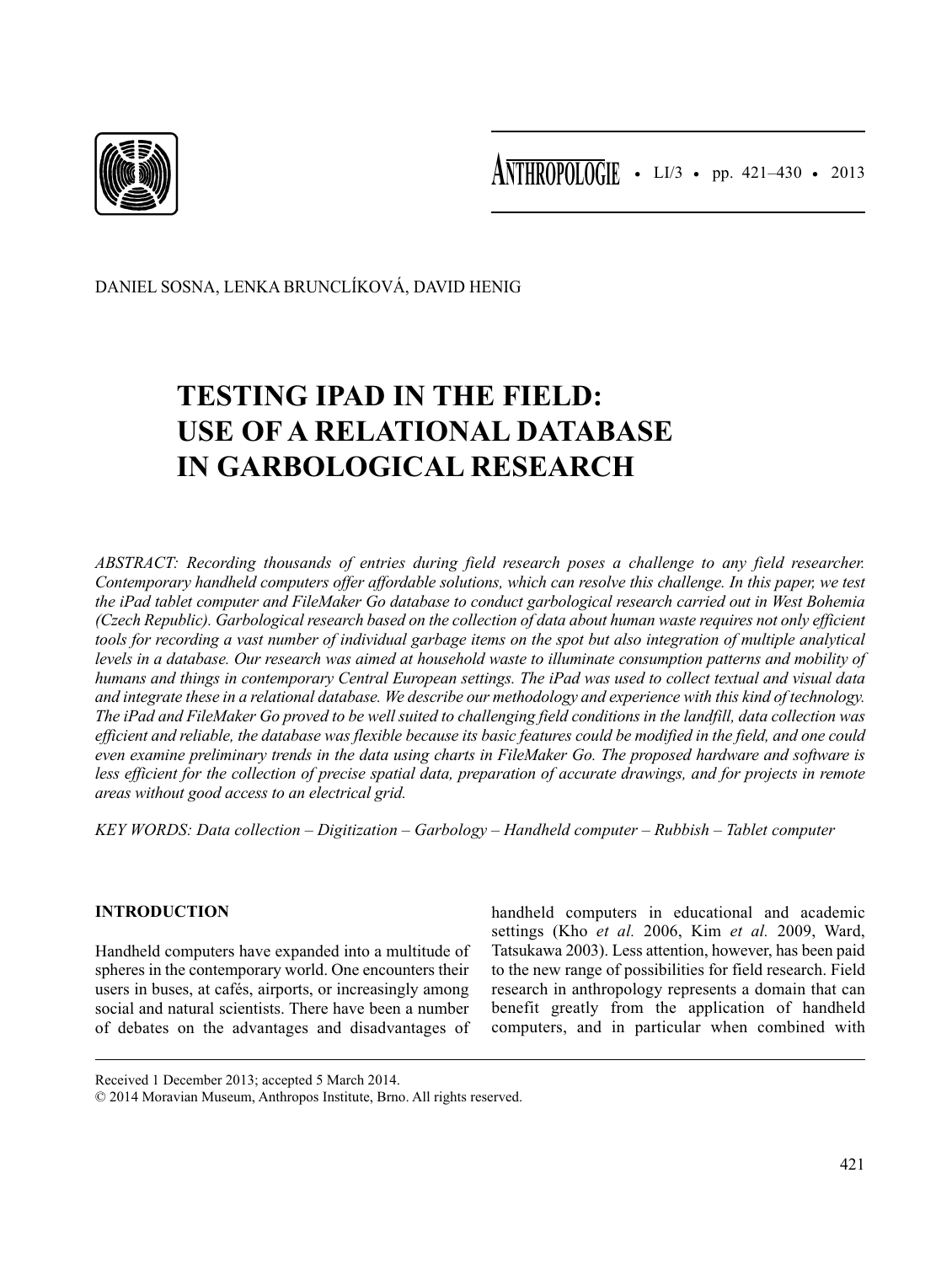relational databases that provide powerful tools for the collection and organization of data (cf. Bernard 2006: 410, Fischer 1994: 31). The efficiency of collection and handling of the data challenges the traditional pen-andpaper approach where researchers enter data into various paper forms in the field and then spend several months digitizing the data. Moreover, contemporary database software supports integration of different kinds of data such as text, audio, and video in a single environment and creation of links among different aggregations of data (Annechino *et al.* 2010, Harrington 2009). Although the use of handheld computers and direct digitization of data in the field has some drawbacks, we argue that the advantages prevail and devices such as iPads powered by relational databases or other data oriented applications have great potential for data collection in a range of field projects.

The application of computers in field research in the social sciences goes back to the late 1970s (see Fischer 1994: 67 for review). Initial attempts were associated primarily with computer-assisted personal interviewing (CAPI), which enhanced the ability of a researcher to collect structured data efficiently and systematically (Baker 1992, Bastelaer *et al.* 1988, Saris 1991: 5–6). Computers have been used successfully for various field projects in the social sciences where archaeological excavations (Lock 2003, McPherron, Dibble 2002, Searcy, Ure 2008, Stewart, Johnson 2011), structured interviewing (Childs, Landreth 2006, Galvez *et al.* 2009, Gravlee 2002, Kissinger *et al.* 2010) or observations (Gravlee *et al.* 2006) took place. Indeed, Greene demonstrates the advantages of handheld computers for writing quick field jottings and he reports that such devices enabled him to take notes 176% faster than with pen and paper (Greene 2001: 186). On the substantial level, the digital form of data collection yields comparable results to paper forms. The reported agreement between the data collected with the classic pen-and-paper approach and handheld computers reaches beyond 95% (Fletcher *et al.* 2003: 171).

Handheld devices for computer-assisted data collection have undergone considerable development recently. While the early attempts to use computers in the field took advantage of notebooks or even larger devices (de Leeuw, Nicholls II 1996), smaller handheld devices with keyboards began to appear in the mid-1980s, and units incorporating touch screens began to dominate at the beginning of the  $21<sup>st</sup>$  century (Gravlee 2002, Greene 2001). Contemporary handheld devices can be used for many hours without charging the battery and integrate various functionalities such as text, audio,

video, and photo recording, geographic tools, wireless connectivity, and data synchronization. Therefore, for a researcher in the social sciences and humanities handhelds represent devices for data collection, storage, analysis, presentation, and sharing.

We tested the tablet computer for an anthropological research project focused on material objects in contemporary society. This research builds primarily upon the tradition of garbology that examines human refuse to understand human behavior (Rathje 1984, Rathje, Murphy 2001, Shanks *et al.* 2004). Recent works (e.g., Gille 2010, Gregson 2007, Gregson *et al.* 2010) have moved even further to open new conceptual and theoretical topics inspired by studies of materiality (Ingold 2007, Miller 2005). The garbological analysis of material manifestations of human action represents a critical feedback for other kinds of research that rely on the data about what people do and what they say they do. Our research focused on household waste from two urban quarters in the Pilsen region in the Czech Republic to examine households' preferences of certain commodities, brands, amount of resources wasted, and mobility of humans and things (Brunclíková, Sosna 2012, in press).

In this paper we present firstly an overview of computer-assisted data collection (CADC) in garbological field research. Secondly, we report our experience with the iPad tablet computer combined with the Filemaker database software during field research in a landfill where we digitized data about individual items and samples of garbage. Thirdly, we discuss the way we integrated textual and visual data into a relational database, which provided an environment for data collection, storage, and preliminary analysis in the field. Finally, the pros and cons of using an iPad tablet in field research are discussed.

### **MATERIAL AND METHODS**

Data collection took place in the Chotíkov landfill, ca. 4 km from Pilsen in West Bohemia, Czech Republic. Two main random samples of buildings  $(N_{m1} = 19)$ ,  $N_{m2}$  = 21) from two urban quarters were selected and garbage from the containers, which were associated with the selected buildings, was transported to the landfill by a standard garbage truck. Garbage represented household waste, which was deposited into the containers within a period of four days in late July 2012. In the landfill, we created a fenced research area covered by a large tent. Each main sample of garbage was stirred up with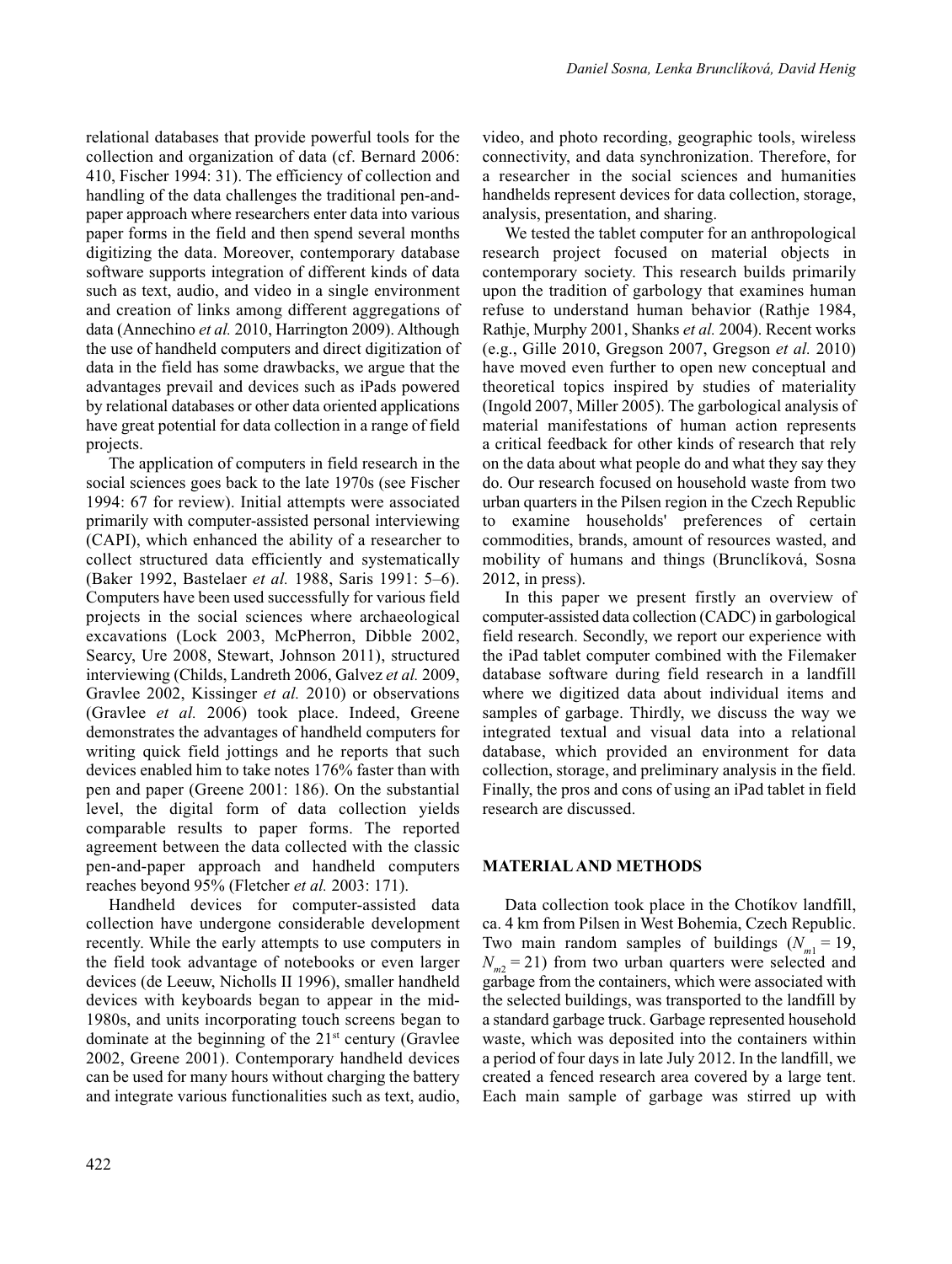

FIGURE 1. Tablet used for data entry in the field. Photo by A. Becková.

a loader to increase its internal heterogeneity and prepare it for next step of sampling. After that, we took subsamples ( $N_{s1} = 5$ ,  $N_{s2} = 6$ ) from the main samples to reduce the amount of material that three researchers would process during four weeks in the field. A subsample equaled the amount of garbage necessary to fill a large dustbin (120 liters). We divided each main sample into quarters and took garbage for a single subsample from two opposite quarters until the sampling dustbin was full. After the filled dustbin was weighed, garbage was poured out into a sieve and two researchers started sorting. During the field season in 2012 we described in detail and digitized 136 kg of garbage, which contained 3317 individual items.

Data was recorded into an iPad 2 (16 GB, Wi-Fi) tablet computer (*Figure 1*, *Table 1*) powered by a FileMaker Go 12 database, which was developed for mobile devices specifically. There were a few reasons for selecting this hardware and software. We had very good previous experience with FileMaker Pro in OsX environment from previous archaeological projects, iPad with iOS represented a good choice in terms of compatibility with our MacBook Pro, and we simply

TABLE 1. Field equipment used for data recording, analysis, and storage in the garbological research.

| Field equipment                                                               | Number<br>of items | Cost per<br>item (EUR) |
|-------------------------------------------------------------------------------|--------------------|------------------------|
| iPad 2 16 GB Wi-Fi (tablet)                                                   | 2                  | 430                    |
| Filemaker Pro 12 (desktop software,<br>requires a desktop or laptop computer) | 1                  | $220^{\circ}$          |
| Filemaker Go 12 (iPad application)                                            | $\mathcal{L}$      | Freeware               |
| MacBook Pro (laptop computer)                                                 | 1                  | 1100                   |
| WD external hard drive 1 TB (data<br>storage device)                          | 1                  | 120                    |
| Field notebooks                                                               | 4                  |                        |

<sup>a</sup> Pricing for educational and non-profit institutions.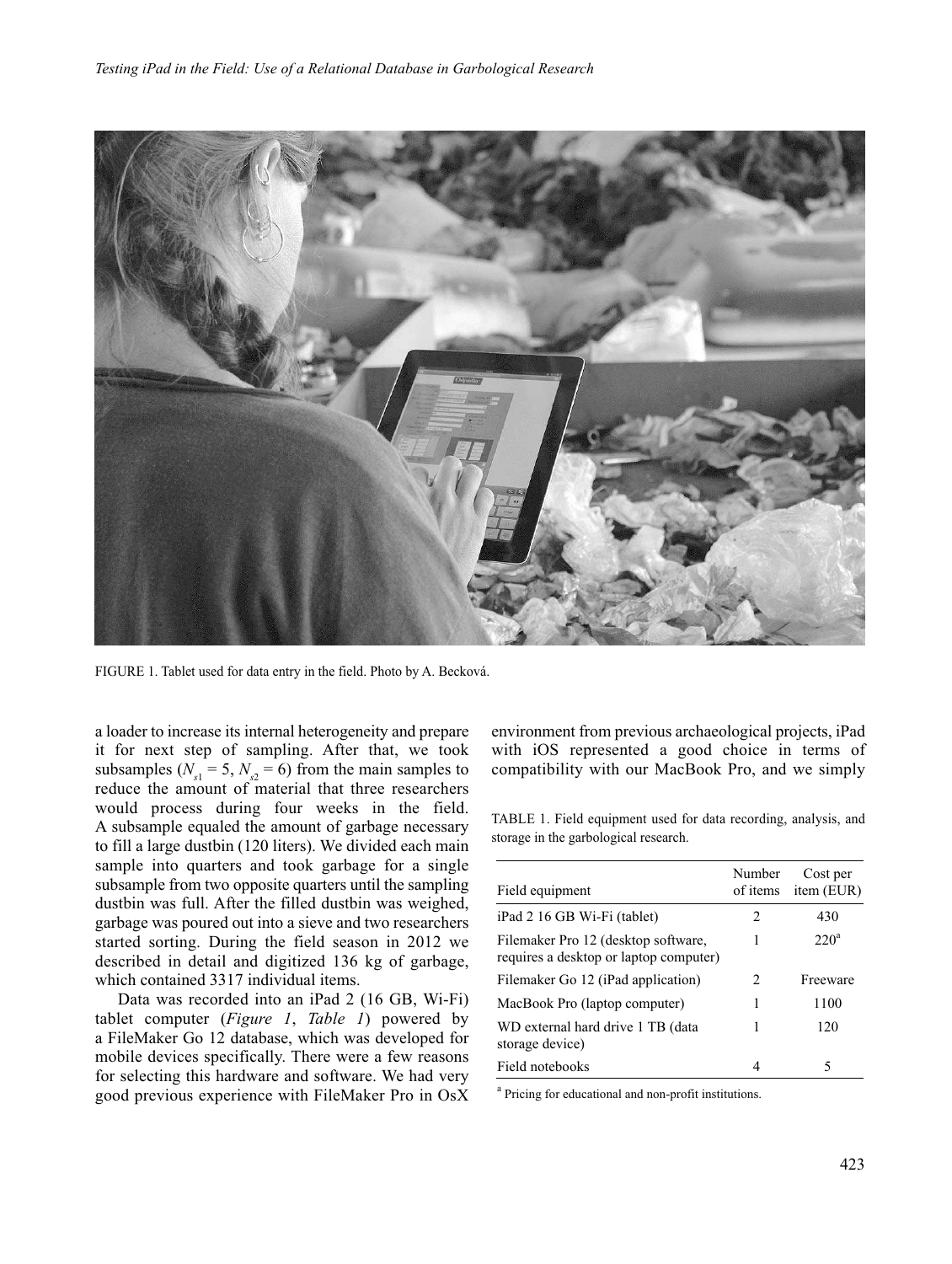

FIGURE 2. Relations among the tables in the database.

believed that a tablet produced by Apple will be durable and functional in the field.

In FileMaker Pro 12 – the software version for desktop and laptop computers – we created three main tables for three basic analytical levels; main samples, subsamples, and garbage items. Another four tables served as sources of categories for specific fields in database layouts. The tables were linked using software facilities for establishing associations based on relational logic (*Figure 2*).

The layout for individual items consisted of two main parts; the first part was designed for textual and the second for visual data. Fields for textual data included ID, date and time of entry and last modification, association with a sample and subsample, name of the item, its weight, information about the producer, seller, price and discount, nature of packing, presence of residues, notes, and the category into which the items fall. Inspired by Rathje and Murphy's (2001) approach to classification, we developed 150 specific categories of garbage (e.g., butter, cable) that were lumped into more general categories (e.g., milk products, electronics). FileMaker enabled us to create a drop-down menu with categories of garbage accompanied by numeric codes (*Figure 3*). Visual data was recorded directly into the database (*Figure 4*). When one taps the picture field on the tablet's screen, FileMaker Go enables one to activate the integrated camera and take a picture

of an item. The picture is linked to other kinds of information of the same record in the database.

Layouts for samples and subsamples were less elaborate and included basic descriptive data about the



FIGURE 3. Screen shot of textual part of the form "garbage items" in the database.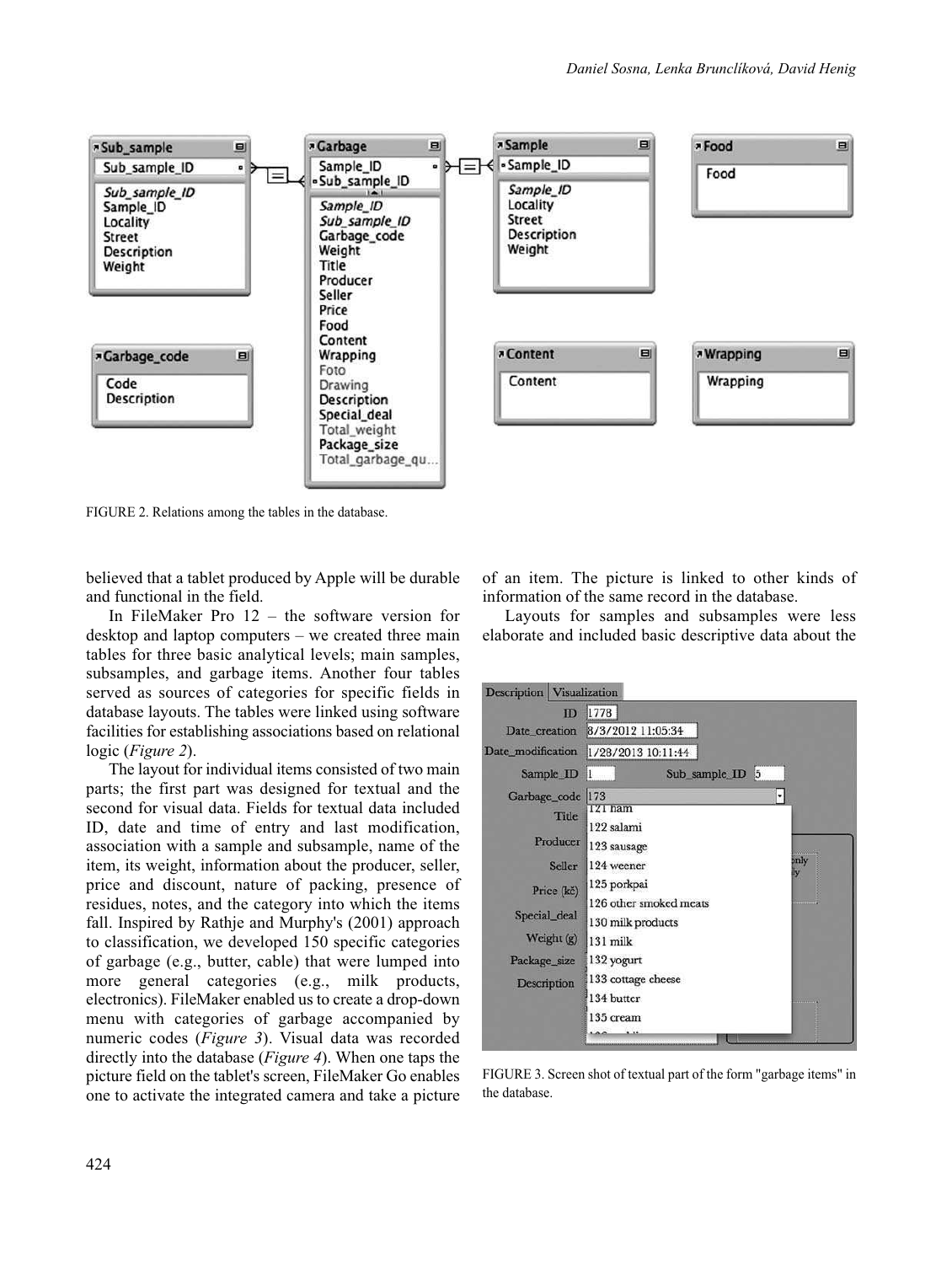nature of a sample or subsample such as ID, locality, weight, and notes. Since we took advantage of the relational tools of the database, we were able to insert fields that showed or calculated data from other tables. For example, our subsample layout includes a table containing information about IDs and basic characteristics of all items in the subsample. Also, two automatic fields calculated the number of items already recorded in the subsample and the total weight of these items.

Filemaker Go includes a chart tool. A researcher can prepare a layout that represents the data in a graphic form. We created charts to monitor the proportion of specific materials of garbage, wrapping types, producers, and sellers (*Figure 5*). We used this feature to keep track of the major trends in the data in the field.

### **PROS AND CONS OF IPAD AND FILEMAKER GO IN THE FIELD**

The primary advantage of using iPad and Filemaker Go for field research is time efficiency. As multiple authors have argued (e.g., Fletcher *et al.* 2003, Gravlee 2002, Gravlee *et al.* 2006, Greene 2001), direct digitization of data in the field saves time. The most prominent benefit is that the researcher has the data organized and available at the end of the field research and a thorough analysis may follow immediately. This is a great advantage over the pen-and-paper approach where one has to invest several weeks or even months to digitize the paper forms. Moreover, the digitization of thousands of paper forms is prone to error. During our research we would have produced more than 3000 individual paper forms that would have had to be digitized. Nonetheless, we have to take into account time that was necessary for designing the database prior to the field research. The most difficult and time-consuming aspect was the construction of a logical structure for the database, field types, and especially 150 categories for garbage items. This phase took about a week. This preparation, however, would take place in the case of the paper forms as well, so the construction of the database and its adjustment for the iPad does not represent a substantial drawback. Moreover, the communication between the mobile version (FileMaker Go) and the desktop version (FileMaker Pro) of the software works well. It is easy to change the database in FileMaker Pro and upload the modified version of the file to the iPad.

The Filemaker environment – in agreement with other databases such as Microsoft Access or Base – provides





Package\_Size Count



FIGURE 5. Screen shot of the chart report in the database.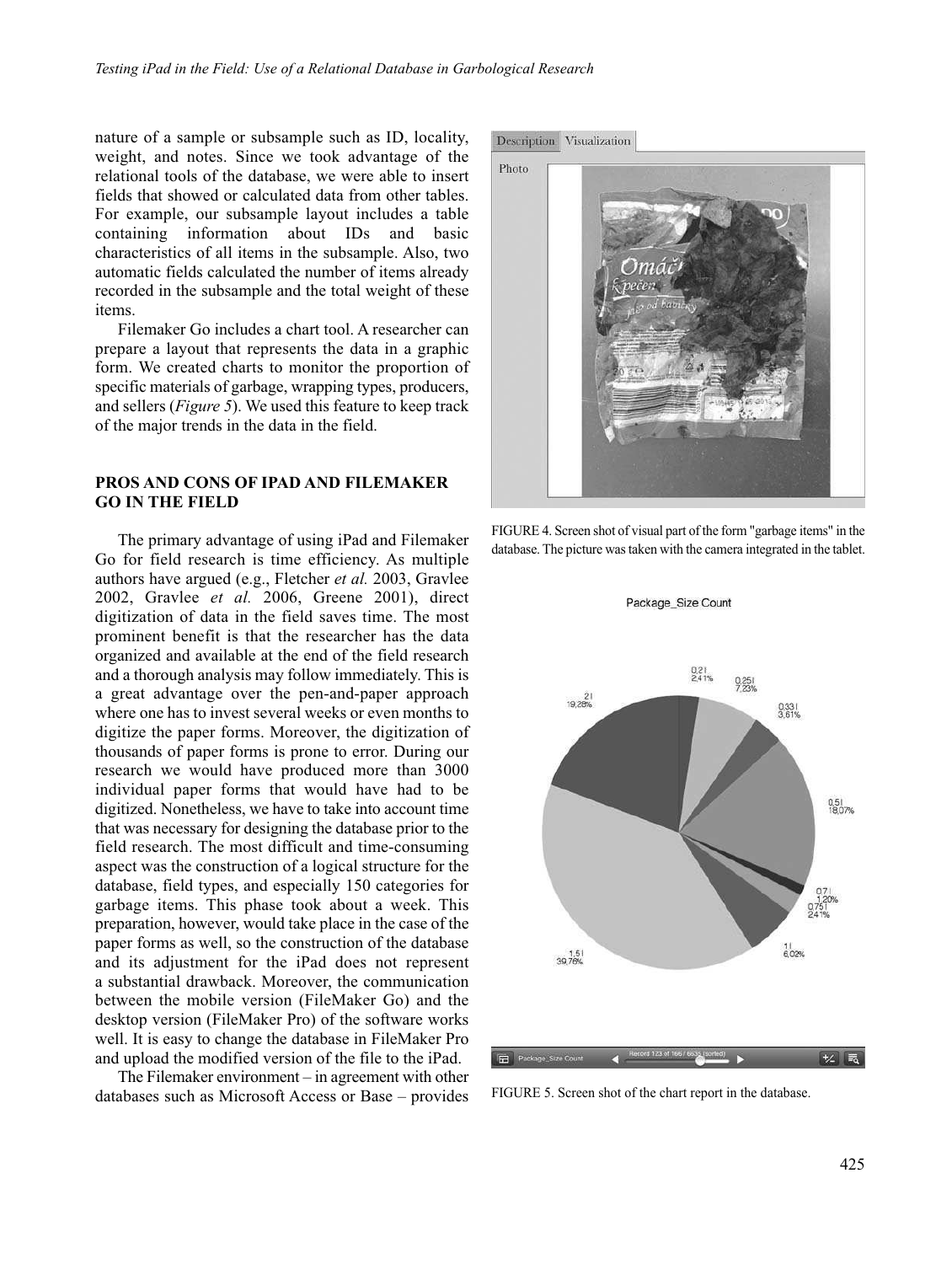other options on the level of individual fields, which make the research process efficient. We took advantage of auto-enter and timestamp functions. Every record received an automatic ID, the fields "sample" and "subsample" were automatically copied from the previous record and "date and time of entry" and "date and time of last modification" were timestamped. These features enabled us to skip several fields during data entry and save time. The advantage was not time efficiency only. The timestamp for the last modification proved to be a great tool for the identification of unintended deletion or overwriting, which can happen when researchers create and manipulate with thousands of records. When a strange record appeared in the database, it was frequently associated with a different time than the time of the original entry. Therefore, we had the opportunity to identify errors and correct them whenever possible.

Flexibility is another advantage of the system we used. Although FileMaker Go is not meant to be the standalone environment for designing a database, some database features can be modified in the field on the iPad. For example, the greatest conceptual challenge of our research was the development of garbage categories. We had to prepare a comprehensive classification system for all items that can appear in household waste. Although we were inspired by the Rathje and Murphy (2001: 21–22) classification system designed for North America, it was necessary to adjust it to the Central European context. During the first few days of the research, we faced the problem of garbage items that were difficult to classify. FileMaker Go enabled us to add new categories into the table "Garbage items", so we could resolve this issue directly in the field using the iPad without the necessity to modify the database in FileMaker Pro and then upload the modified version to the iPad. In case of multiple tablets in a single research project, it is necessary to make the modifications on each device.

The use of drop-down menus proved to be an excellent feature of FileMaker Go. Recording of 150 categories of garbage in the paper forms would require the use of a special overview paper form with all the categories and their numeric codes. The digital approach allowed us to scroll quickly in the drop-down menu and tap on the selected item. In addition, the FileMaker Go environment makes it possible to use multiple columns, which could be viewed in the menu, and the researcher could select the column that would be recorded in the database. In the case of garbage items, we were able to see both numeric codes and their textual descriptions on

the iPad but only the numeric codes were recorded in the database for analytical purposes.

Any research that uses structured forms of data collection and includes common data between items can benefit from the capacity to search and duplicate individual records. In our garbological research, the redundancy of items found in the household waste was high. Items such as cigarette stubs, chewing gum, and milk tetra packs appeared frequently. Filemaker Go enabled us to use the "quick find" function to find the previous records using the key words and duplicate one of the previous records. After duplication, we modified information which differed from the original record. Indeed, FileMaker Go respected the rules for automatic fields, so when one duplicated a record, automatic fields such as "ID" or the "date and time of entry" were not copied from the original record but were created correctly for the duplicated record. We found this feature useful and it made our data collection much more efficient.

iPad and Filemaker Go make it possible to collect and integrate various forms of data in a single database. Such flexibility and robustness makes this research tool attractive because it offers a solution to the multiple requirements of field research in any discipline. In our research we integrated textual and visual data. Textual data were written or automatically created in the fields in the database. Visual data included photos that were taken with the iPad camera. The researcher just tapped on the "container" field and the iPad opened the application "camera" that took the photo and saved it directly to the database. This allowed us to take a photo of an individual garbage item and integrate it quickly and easily with the textual data. Originally, we prepared also a field for drawing sketches, because iPad and Filemaker Go support this function and we wanted to test it. Drawing worked well for rough sketches but this kind of information did not prove to be of much use for our research. Therefore, we dropped it after a few days of experimentation and replaced the field with another container field for photos. Also, for researchers who need to record audio data there is a possibility to use the container field in Filemaker Go for saving audio recordings.

The greatest advantage of our digital approach to data collection was continuous feedback and the cyclical nature of the research process. Given the fact that all data is available directly in the field, the researcher may check the consistency of the data, identify mistakes and missing data using searching and filtering functions in FileMaker Go. Quick reaction to challenges, which occurred during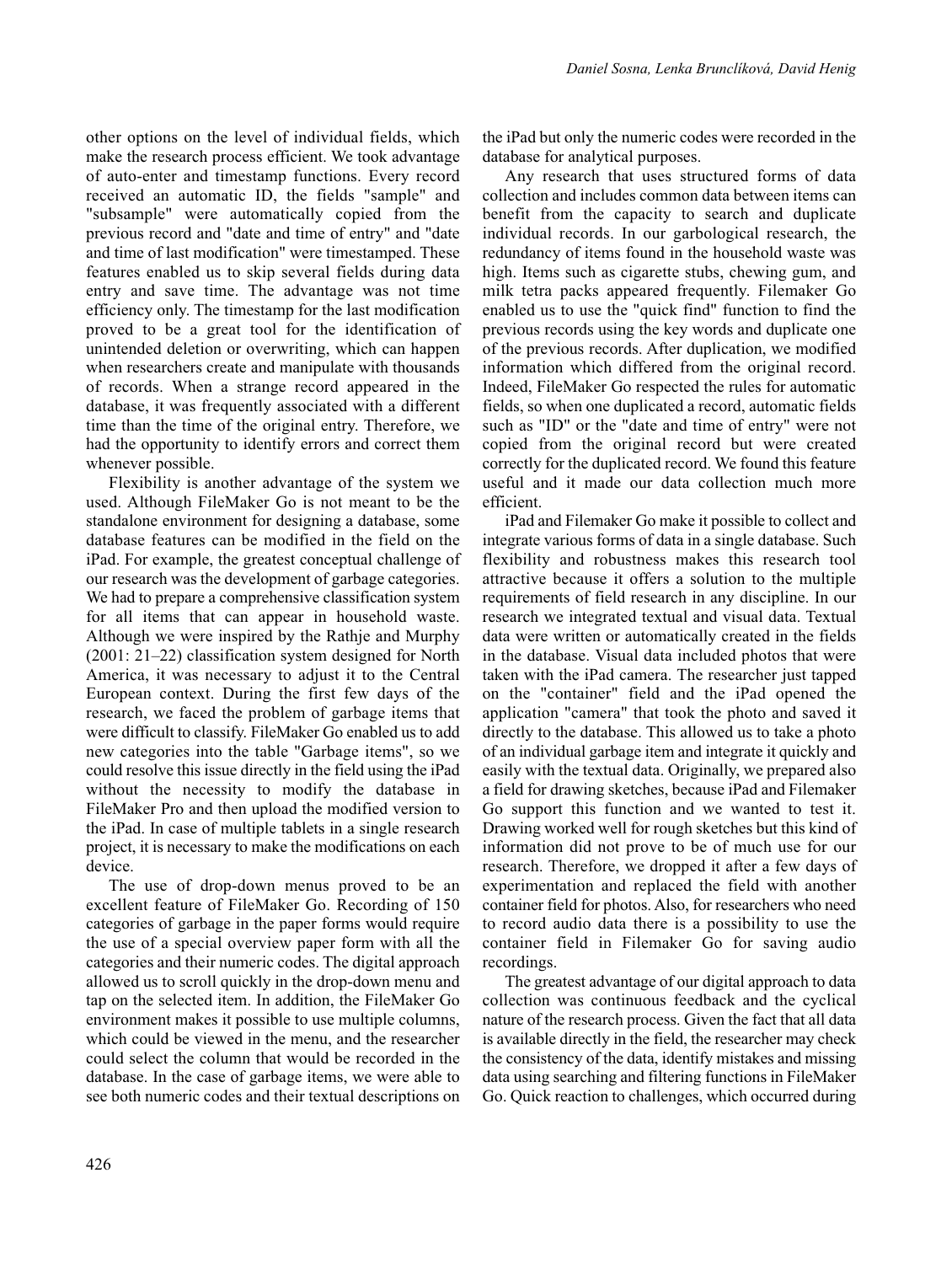field research, enabled us to minimize inconsistencies and errors. Moreover, Filemaker Go makes it possible to track general patterns in the data via charts and fields based on calculations (*Figure 5*). For example, we were able to trace the total number of garbage items and total weight within subsamples to check quantitative differences among subsamples and evaluate the productivity of our work. Charts, which traced proportions of different kinds of waste, enabled us to think about basic data patterning while still in the field. Charts can show not only total proportions in the form of bar or pie graphs but they also support filtering. The researcher can filter, for example, beverage containers and visualize the proportion of different kinds of containers or trade marks. This function provides a new dimension to data collection facilitated by technologies. As Fischer (1994: 64–65) suggested, using computers in the field is not just about research efficiency but it also opens new possibilities to conceptualize new ideas and research directions. Tablets and databases enable the cyclical nature of the research process. The researcher can think about preliminary results in the field when he or she is still immersed in the research and interacting with the subject of the research. Consequently, preliminary interpretations appear in the field, researchers can discuss them and become more sensitive to critical aspects of the research or even modify their research strategy.

The reliability of the iPad and Filemaker Go in the field was excellent. The iPad is not designed for extreme outdoor use and cannot be compared to heavy duty handheld devices for field geographers and land surveyors, which fulfill the high standards for protection (e.g., international protection standard IP65 issued by the International Electrotechnical Commission). Yet the iPad worked well the entire field season in the challenging environment of the landfill despite the fact that we did not use any special protection cover or screen protector. Although we took advantage of an open tent, the environment was very dusty, windy, the temperature rose up to 35˚C, and we experienced storms during which the iPad was exposed to limited amount of moisture. The battery life was excellent. The iPad worked the entire day without trouble. Sometimes we even charged the iPad only once per two days. The software was stable and we never lost data due to "freezing" or software malfunction during the four weeks in the field. However, when a researcher takes hundreds of photos and the FileMaker file grows to several hundreds of megabytes, the iPad may get slower. The restart of the iPad resolves this problem.

FileMaker supports multiple users engaged in a single project. Researchers connected to a network can communicate with a server and data is synchronized among all devices. There are, however, two requirements that have to be fulfilled. First, researchers must purchase another piece of software, FileMaker Server, which supports the network solution. Second, iPads have to be connected to either Wi-Fi or 3G networks. There is a way around this for researchers who cannot fulfill these requirements. It is possible to create two or more versions of the same database file for each iPad and select a different starting value, for example 1, 10,000 and 20,000, for the serial auto-enter number "ID" to prevent duplication. The data from two database files can be merged directly in FileMaker Pro or exported and merged in a spreadsheet application such as Microsoft Excel for further analysis.

There are a few drawbacks concerning the use of the iPad and Filemaker Go in the field. The most crucial drawback is relevant for all projects that take advantage of direct digitization in the field. Digital data can be erased quickly by mistake. To overcome this issue, we backed up the data every night on a laptop computer, a flash disc, and once per week on an external hard drive. Also, one can create paper copies of data tables from FileMaker Pro via printing to reinforce the security of the data.

Our project worked with material things devoid of spatial context. Archaeologists, who record data about artefacts and ecofacts in the field, are exposed to more complicated situations because they need to record the position of things in space and draw plans and sections. Rugged laptops with drawing tablet capabilities have been used for these purposes with success (Searcy, Ure 2008). The system, which was used in our project, can be used to record these kinds of data but it has its limits. For example, it is possible to prepare simple drawings directly in FileMaker Go. The drawings, however, do not reach the quality and sense for detail necessary for archaeological plans and sections. It is possible to draw precisely using iPad and applications such as iDesign but the results are not integrated with the FileMaker database. The additional files can be linked to the database but this can happen only in FileMaker Pro on the desktop or laptop computers. For the recording of precise spatial data total stations are normally used in the field. To our knowledge, the data from the total station cannot be imported to the iPad in real-time in the field. Nevertheless, it is possible to type IDs from the total station measurements to FileMaker Go on the iPad and integrate data later in FileMaker Pro environment. It is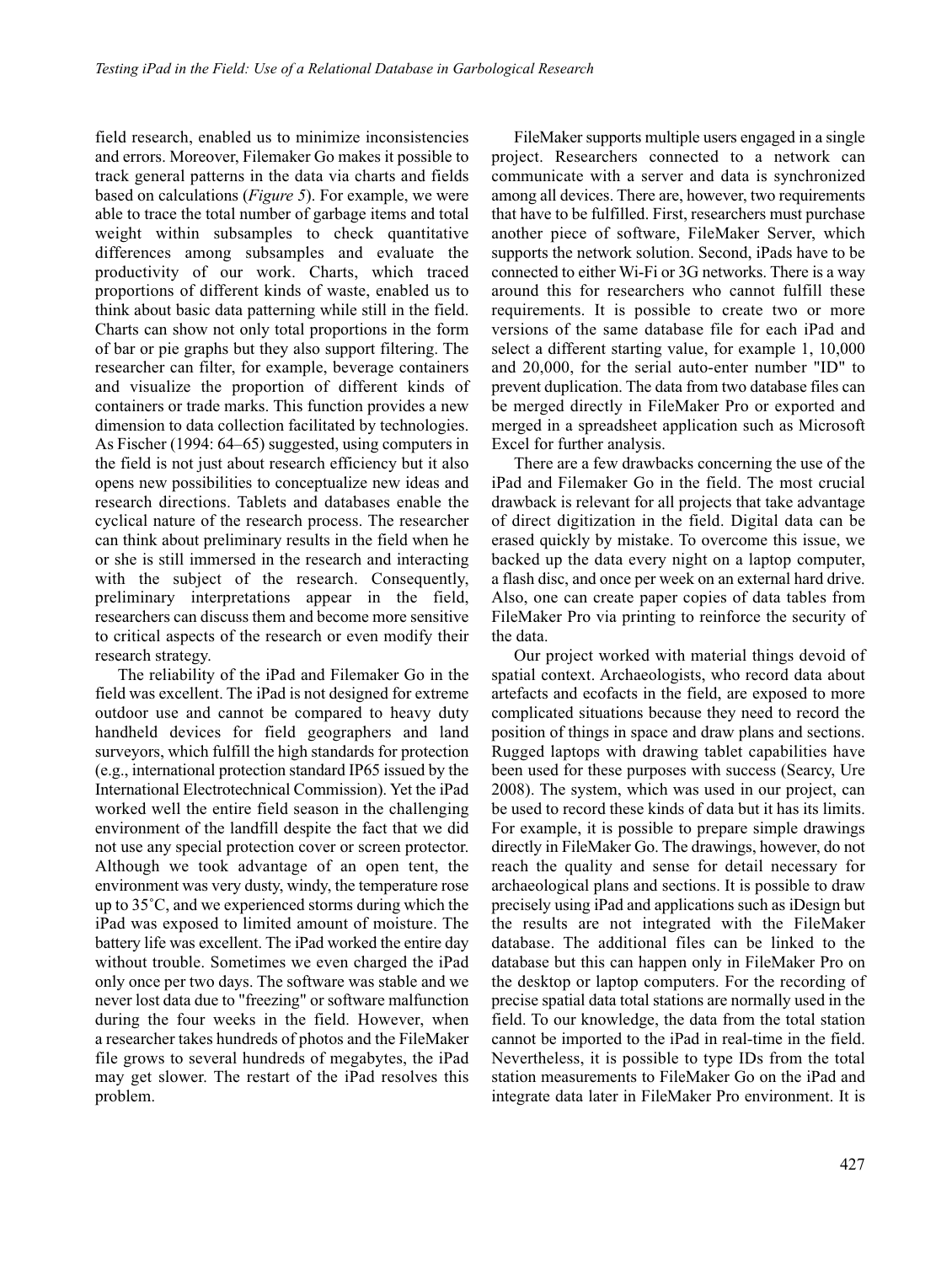not difficult to import, for example, four columns (i.e., ID, N, E, and Z coordinates) from an Excel file to FileMaker Pro. It just requires extra time and one has to double-check the data to avoid errors. It might be informative to note that iPad 3G can function as a GPS unit and latitude, longitude, and altitude can be recorded automatically in FileMaker Go. This feature can be very useful for field projects where researchers move in the landscape and record the location of objects of their interest.

For researchers working in remote settings there are a few critical features to consider. The iPad is not a standalone device. One needs a laptop computer or Bluetooth SD card station to transfer data from or onto the iPad. Also, charging the iPad is not always an easy task in the field. To charge the iPad with a solar charger requires several hours of uninterrupted energy flow. The iPad generation 3 is the most demanding in this respect.

Typing on the iPad is easy and works well for short texts such as notes and brief descriptions located inside the fields of the research forms (layouts). One cannot expect, however, that the iPad will provide the fullfledged environment for writing extended texts such as diaries or complex interviews. Although there is software that supports handwriting such as Audionote or Mental Note for iPad, we decided to combine the digital approach with the classic pencil-and-notebook approach. We used the old-fashioned approach for writing individual diaries of our research including various thoughts based on field experience, interaction with the waste, and humans who work in the garbage industry. Handwriting on paper has its own advantages that stem from different relationships between the body and cognitive processes as Ingold (2012) suggests. We believe that one should not be dogmatic about the application of technologies. Traditional handwriting on paper may be suitable for contexts where the researcher wants to produce longer texts and put an emphasis on creativity.

Duplication of records, which represents a great advantage for research efficiency, should be used with caution. The researcher should control the fields that get duplicated. During our research, we made mistakes in the container fields designed for photos. A few times, we duplicated the entire record including the photo but forgot to replace the original photo with a new one. We found it useful to check the database for duplicities during short breaks every few hours to overcome this problem.

### **CONCLUSIONS**

Our experience with iPad powered by FileMaker Go database was excellent. The system was reliable and fulfilled our requirements for direct digitization of structured textual and visual data in the field. The process of data collection was efficient and all data were available immediately at the end of the field research for analytical purposes. The software was flexible and allowed us to modify some of the database features on the tablet computer in the field. The major advantage of contemporary tablet computers such as iPad is the ability to integrate multiple functions in one device. Researchers can type textual data, record audio data, take photos, videos, and integrate everything in a single system. The ability to examine preliminary trends in the data directly in the field yields a new dimension to thinking about the nature of the research process. Moreover, iPad represents a mainstream device, which is easy to obtain and does not require special training for potential users. The drawbacks of iPad and FileMaker Go appear especially in projects, which require special functionalities and working conditions. The proposed system is less efficient for the collection of precise spatial data, preparation of accurate drawings, and for projects in remote areas without good access to an electrical grid.

### **ACKNOWLEDGEMENTS**

We would like to thank Anna Becková, Miroslava Nováčková, Anna Pankowská́, and Viktor Rumpí́k for their assistance during the research. Mike Fischer, Patrik Galeta, Martina Galetová, and three anonymous reviewers provided excellent feedback and insightful comments on the manuscript and Emma O'Driscoll helped with linguistic corrections. We are grateful to Plzeňská Teplárenská, a. s. for allowing us to conduct the research in the Chotíkov landfill and Becker Bohemia, s. r. o. for the transport of our samples of garbage to the research area. The study was supported by the University of West Bohemia (SGS-2012-061, SGS-2013-070), Ministry of Education of the Czech Republic (Project NOTES, CZ 1.07/2.3.00/20.0135), and Czech Science Foundation (GA14-03314S). The authors do not have any economic relationship with the companies producing iPad and FileMaker.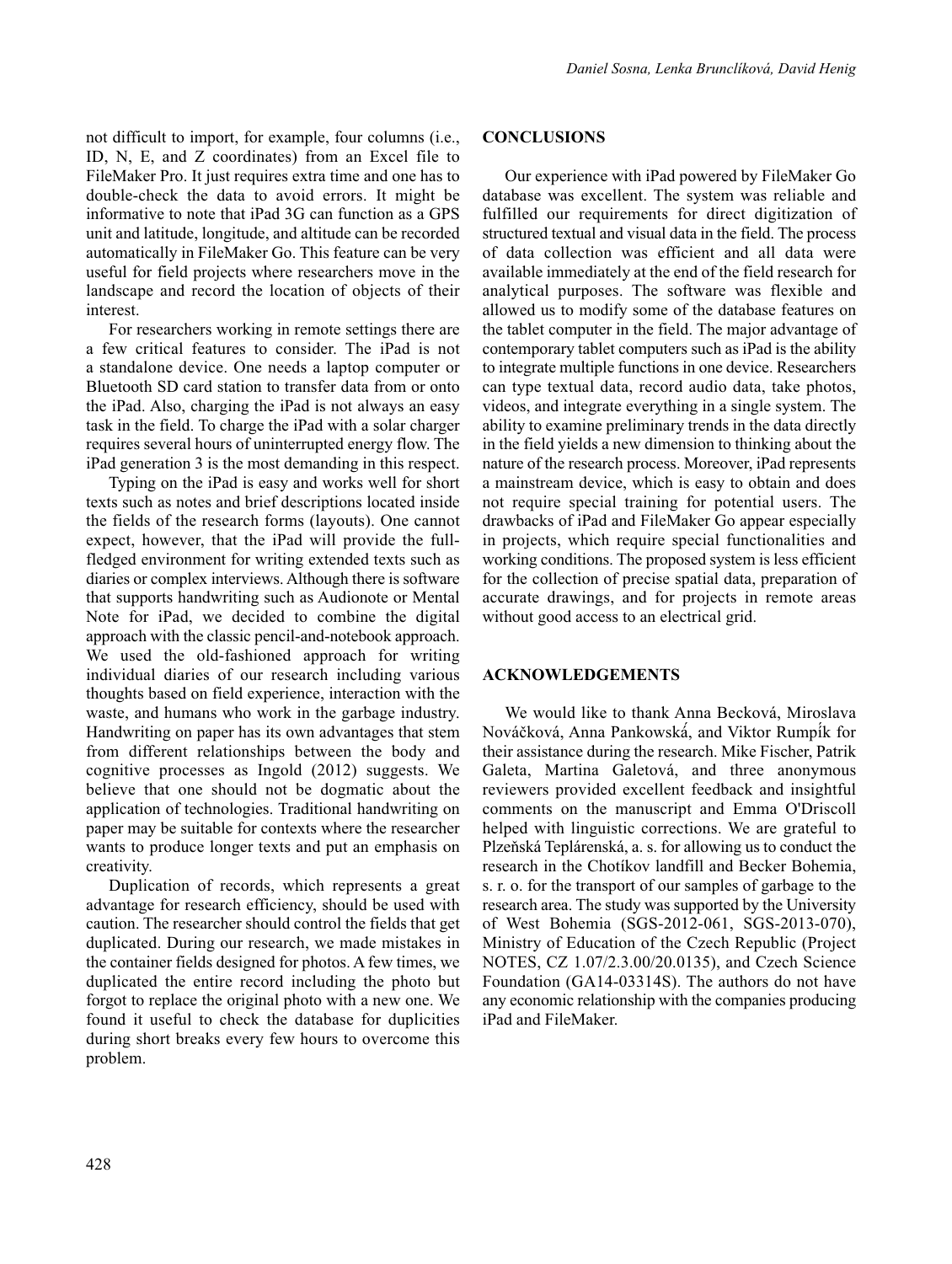### **REFERENCES**

- ANNECHINO R., ANTIN T. M. J., LEE J. P., 2010: Bridging the qualitative-quantitative software divide. *Field Methods* 22, 2: 115–124.
- BAKER R. P., 1992: New technology in survey research: computer-assisted personal interviewing (CAPI). *Social Science Computer Review* 10, 2: 145–157.
- BASTELAER A. V., KERSSEMAKERS F., SIKKEL D., 1988: Data collection with hand-held computers: contributions to questionnaire design. *Journal of Official Statistics* 4, 2: 141–154.
- BERNARD H. R., 2006: *Research methods in anthropology: qualitative and quantitative approaches*. AltaMira Press, Lanham.
- BRUNCLÍKOVÁ L., SOSNA D., 2012: Garbologie: zrcadlo konzumní společnosti. *Antropowebzin* 3: 131–139.
- BRUNCLÍKOVÁ L., SOSNA D., in press: Jednorázová společnost? Sledování konzumních vzorců v urbánním prostředí. *Lidé města*.
- CHILDS J. H., LANDRETH A., 2006: Analyzing interviewer/ respondent interactions while using a mobile computerassisted personal interview device. *Field Methods* 18, 3: 335–351.
- DE LEEUW E., NICHOLLS II W. L., 1996: Technological innovations in data collection: acceptance, data quality and costs. *Sociological Research Online* 1, 4.
- FISCHER M. D., 1994: *Applications in computing for social anthropologists*. Routledge, London.
- FLETCHER L. A., ERICKSON D. J., TOOMEY T. L., WAGENAAR A. C., 2003: Handheld computers: a feasible alternative to paper forms for field data collection. *Evaluation Review* 27, 2: 165–178.
- GALVEZ G., MANKOWSKI E. S., BRAUN M. F., GLASS N., 2009: Development of an iPod audio computer-assisted selfinterview to increase the representation of low-literacy populations in survey research. *Field Methods* 21, 4: 407–415.
- GILLE Z., 2010: Actor networks, modes of production, and waste regimes: reassembling the macro-social. *Environment and Planning* A 42, 5: 1049–1064.
- GRAVLEE C. C., 2002: Mobile computer-assisted personal interviewing with handheld computers: the entryware system 3.0. *Field Methods* 14, 3: 322–336.
- GRAVLEE C. C., ZENK S. N., WOODS S., ROWE Z., SCHULZ A. J., 2006: Handheld computers for direct observation of the social and physical environment. *Field Methods* 18, 4: 382–397.
- GREENE P. D., 2001: Handheld computers as tools for writing and managing field data. *Field Methods* 13, 2: 181–197.
- GREGSON N., 2007: *Living with things: ridding, accommodation, dwelling*. Sean Kingston Publishing, Wantage.
- GREGSON N., CRANG M., AHAMED F., AKHTER N., FERDOUS R., 2010: Following things of rubbish value: endof-life ships, "chock-chocky" furniture and the Bangladeshi middle class consumer. *Geoforum* 41, 6: 846–854.
- HARRINGTON J. L., 2009: *Relational database design and implementation: clearly explained*. Morgan Kaufmann/ Elsevier, Amsterdam.
- INGOLD T., 2007: Materials against materiality. *Archaeological Dialogues* 14, 1: 1–16.
- INGOLD T., 2012: *In defence of handwriting. Writing across boundaries*. Durham University, Durham. Retrieved February 25, 2013 (http://www.dur.ac.uk/writingacrossboundaries/ writingonwriting/timingold/).
- KHO A., HENDERSON L. E., DRESSLER D. D., KRIPALANI S., 2006: Use of handheld computers in medical education. A systematic review. *Journal of General Internal Medicine* 21, 5: 531–537.
- KIM K., TURNER S. A., PÉREZ-QUIÑONES M. A., 2009: Requirements for electronic note taking systems: a field study of note taking in university classrooms. *Education and Information Technologies* 14, 3: 255–283.
- KISSINGER L., LORENZANA R., MITTL B., LASRADO M., IWENOFU S., OLIVO V., HELBA C., CAPOEMAN P., WILLIAMS A. H., 2010: Development of a computer-assisted personal interview software system for collection of tribal fish consumption data. *Risk Analysis* 30, 12: 1833–1841.
- LOCK G. R., 2003: *Using computers in archaeology: towards virtual pasts*. Routledge, London.
- MCPHERRON S. J. P., DIBBLE H. L., 2002: *Using computers in archaeology*. McGraw-Hill, Boston.
- MILLER D., 2005: *Materiality*. Duke University Press, Durham.
- RATHJE W. L., 1984: The garbage decade. *American Behavioral Scientist* 28, 1: 9–29.
- RATHJE W. L., MURPHY C., 2001: *Rubbish!: the archaeology of garbage*. University of Arizona Press, Tucson.
- SARIS W. E., 1991: *Computer-assisted interviewing*. Sage Publications, Newbury Park.
- SEARCY M., URE S., 2008: Laptops in the sand: putting a rugged computer to the test. *SAA Archaeological Record* 8, 4: 43–46.
- SHANKS M., PLAT D., RATHJE W. L., 2004: The perfume of garbage: modernity and the archaeological. *Modernism-Modernity* 11, 1: 61–83.
- STEWART M. E., JOHNSON L. L., 2011: The excavation is the classroom. *SAA Archaeological Record* 11, 3: 22–27.
- WARD N., TATSUKAWA H., 2003: A tool for taking class notes. *International Journal of Human-Computer Studies* 59, 6: 959–981.